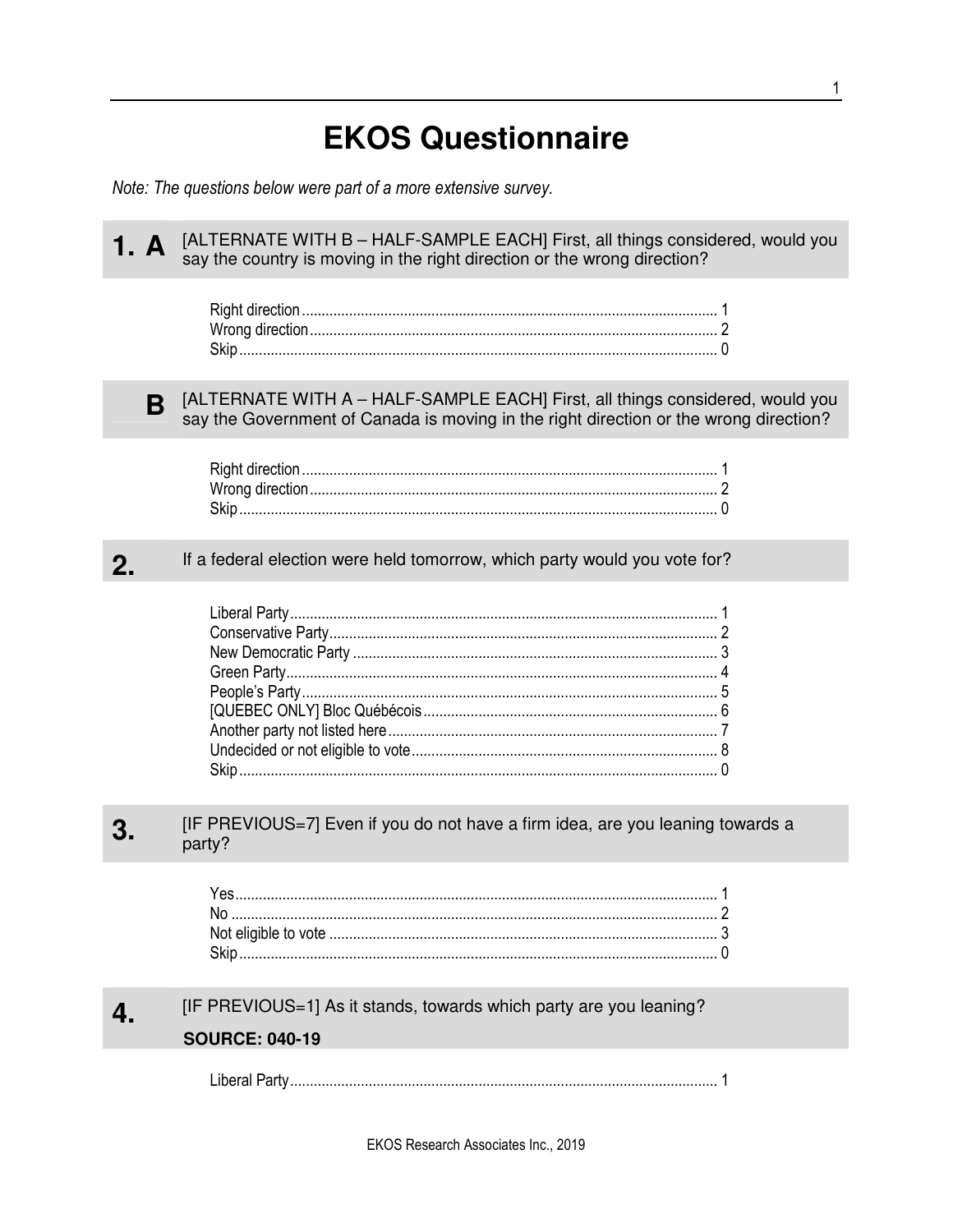## Would you describe you and your household as poor, working class, middle class, or upper class? 5.